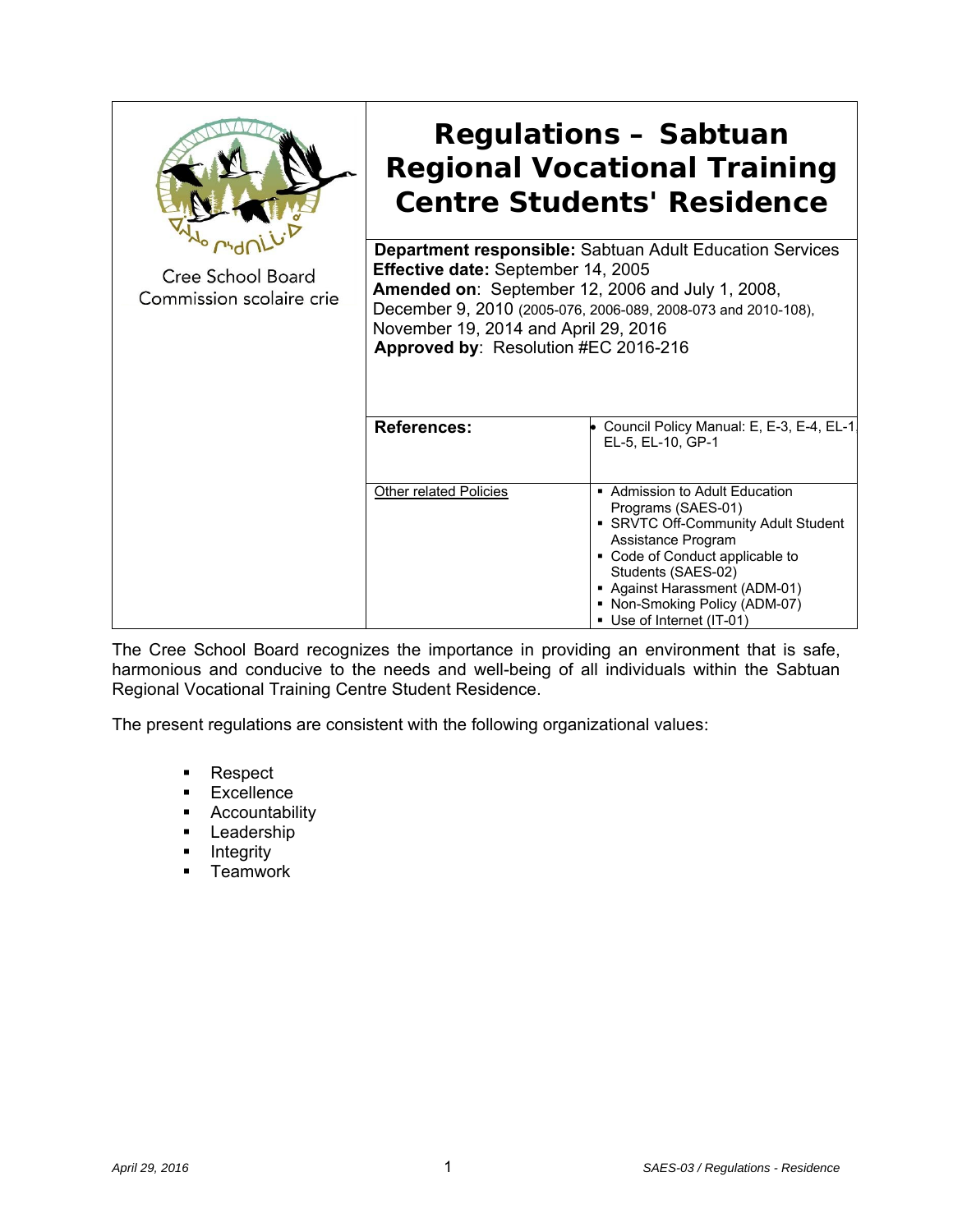### **1) General provisions**

Purpose **1.1.** These regulations are intended to establish rules pertaining to the proper conduct expected from students, residence occupants and any other visitors in the Sabtuan Regional Vocational Training Centre Students' Residence. These regulations also identify the measures to be applied when inappropriate conduct occurs.

Definitions **1.2.** For the purposes of these regulations, the following words or expressions mean:

- a) **bootlegging**: to produce, distribute, or sell alcohol without permission or illegally;
- b) **bullying**: any direct or indirect behaviour, comment, act or gesture, including through the use of social media, intended to injure, hurt, oppress, intimidate or ostracize, and includes cyberbullying<sup>1</sup>;
- c) **Centre Director:** the Centre Director of the Sabtuan Regional Vocational Training Centre;
- d) **child:** 
	- i. a child of the student
	- ii. a child of the student's spouse or of both
	- iii. a child living with the student for whom legal adoption procedures have been undertaken
	- iv. a child who has been adopted in accordance with Cree tradition (when a child has been raised and taken care of since he was under 3 years old)
- e) **drugs:** an illicit or controlled substance, as set out in the Controlled Drugs and Substances Act and any other substance used as an intoxicant**;**
- f) **eviction:** the banishment of a student from the residence;
- g) **harassment**: engaging in a course of improper comment or conduct that is known or ought reasonably to be known to be unwelcome as defined in the Policy Against Harassment (ADM-01);
- h) **physical assault**: the intentional application of force, directly or indirectly, in any degree at all, to a person without that person's consent;
- i) **occupant:** a person entitled to room and board in the Residence, according to the SRVTC Student Assistance Program;
- j) **Residence:** the Sabtuan Regional Vocational Training Centre Student Residence, cafeteria and its surrounding area;
- k) **Residence Manager**: the Residence Manager for the Regional Technical and Vocational Training Centre in Waswanipi or in his absence the Centre Director;
- l) **sexual assault**: non-consensual touching of a sexual nature that violates the sexual integrity of a person;

 $1$  Cyberbullying is the intentional harming or harassment of a person or group through the internet and other electronic means.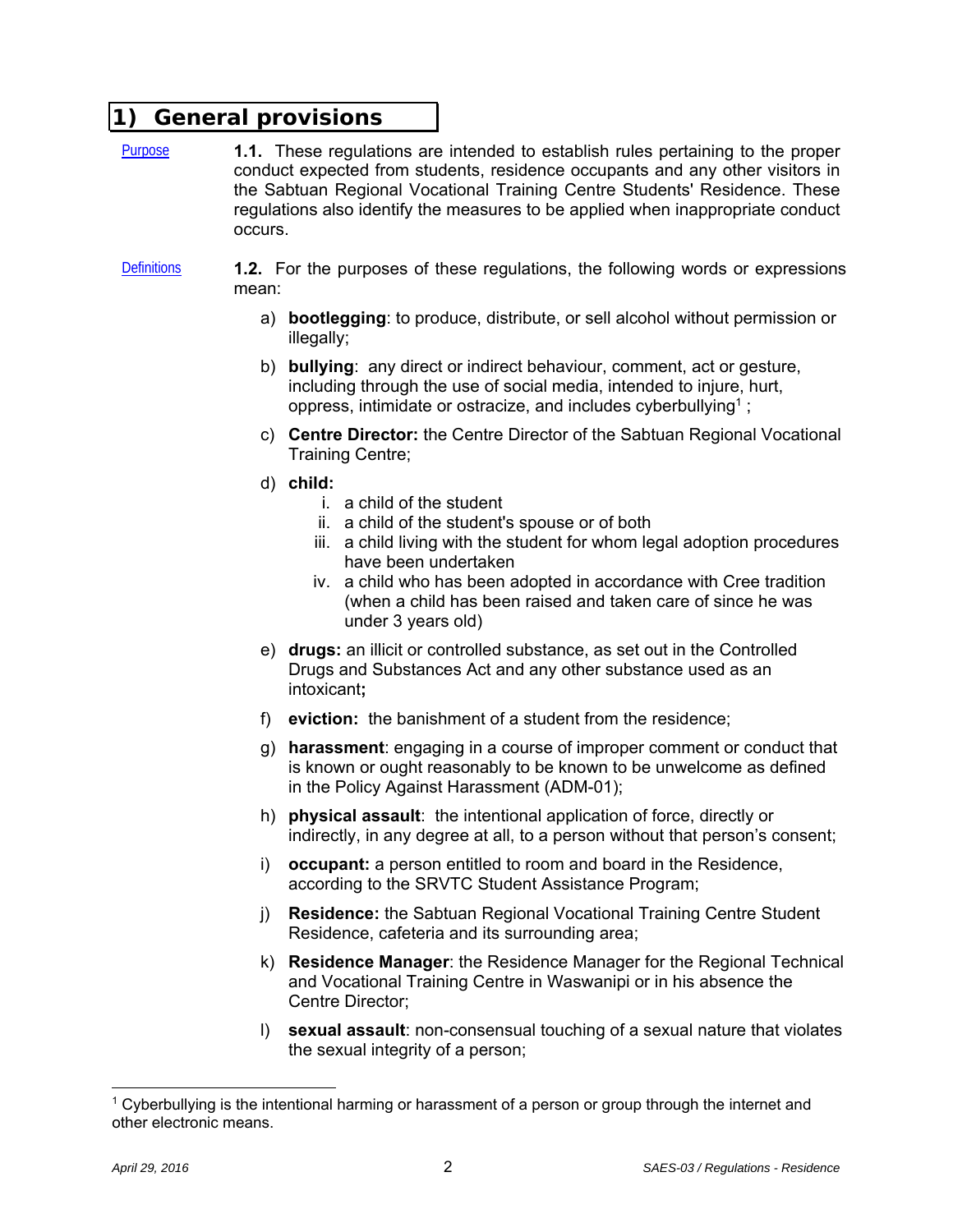- m) **spouse:** persons
	- i. who are married and cohabiting,
	- *or* who are living in a conjugal relationship and are the father and mother of the same child, or
	- ii. who are of the opposite or the same sex and have been living in a conjugal relationship for at least 12 consecutive months (an affidavit must be provided);

However, persons shall cease to be considered as spouses upon dissolution of their marriage through divorce or annulment or, if they are married or living in a conjugal relationship, upon a de facto separation for a period exceeding 3 months;

- n) **SRVTC:** Sabtuan Regional Vocational Training Centre located in Waswanipi;
- o) **student:** an individual registered in a Vocational Training Program living in the Residence;
- p) **suspension:** the temporary withdrawal of lodging privileges for a determined period of time;
- q) **vandalism**: deliberate damage of properties.

# **2) Rules**

General rule **2.1.** In order to ensure a safe and conducive environment, any occupant or visitor in the Residence must:

- a) demonstrate respect and consideration for other persons and property;
- b) respect quiet time and curfew as established by the Residence Manager in consultation with the Centre Director;
- c) not smoke inside the Residence<sup>2</sup>:
- d) abide by local community by-laws;

Moreover, Residence occupants are responsible for:

- e) ensuring their rooms are secured at all times;
- f) maintaining their rooms and furniture in a clean and good condition;
- g) cleaning after themselves in the kitchen, lounge, laundry rooms and recreation areas;
- h) ensuring at all times that their children, if any:
	- i. are under the supervision of a person of at least 18 years of age<sup>3</sup>
	- ii. do not disturb the other occupants or staff
- i) the behaviour of their guests.

<sup>&</sup>lt;sup>2</sup> Respecting the required distance (see the Non-Smoking Policy ADM-07)

<sup>&</sup>lt;sup>3</sup> However, a person between 14 and 18 years of age who has his baby-sitting course may baby-sit his siblings outside his school hours but no later than 8 p.m.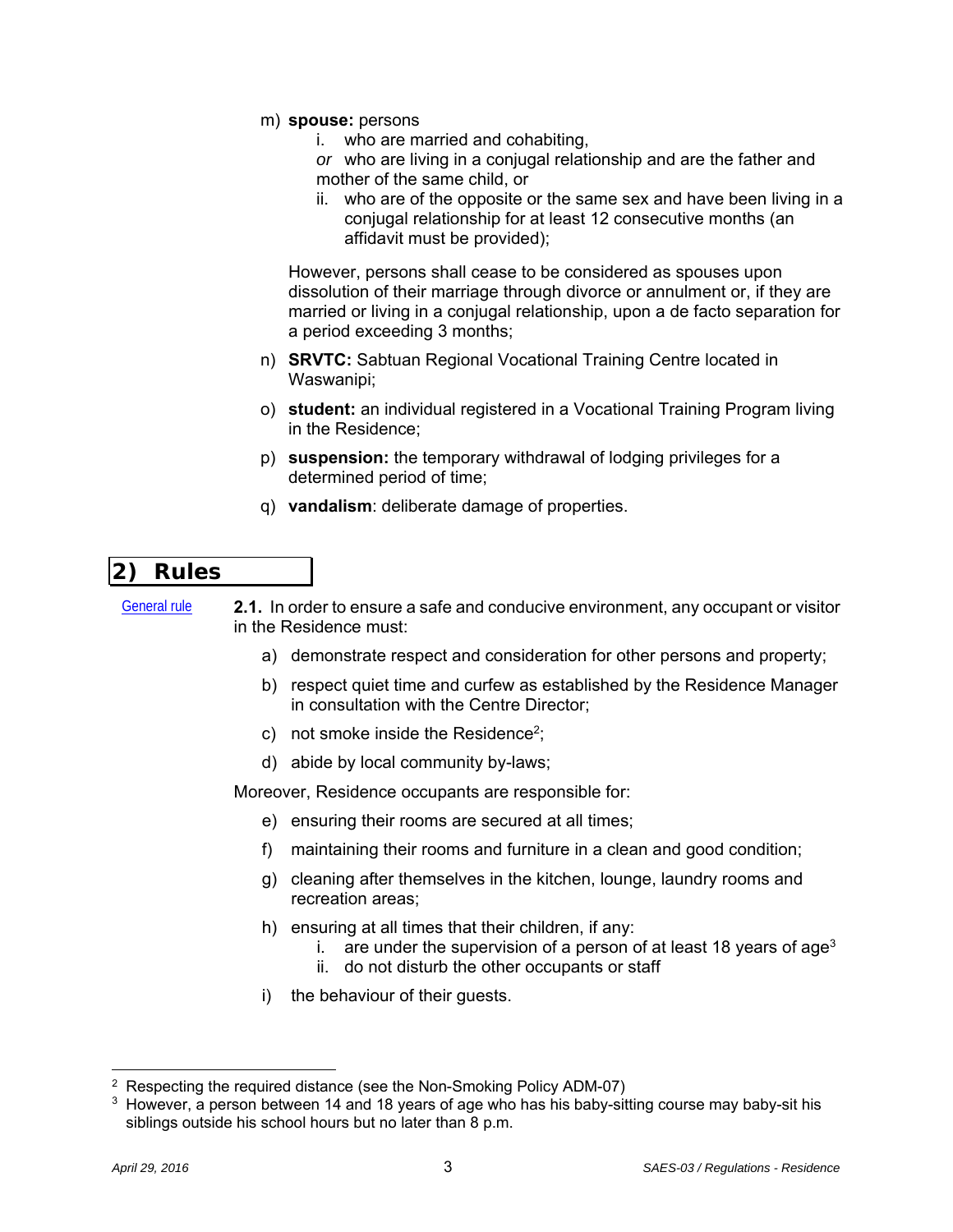Cafeteria **2.2.** Any occupant benefiting from the service of the cafeteria must make proper use of the resource and this, in a responsible manner.

Pets **2.3.** No pets are allowed in the Residence.

#### **3) Behaviours subject to corrective measures**

Immediate eviction

**3.1.** The following behaviors will result in an immediate eviction of the occupant<sup>4</sup> from the Residence:

- a) drug trafficking;
- b) bootlegging;
- c) sexual assault;
- d) possession or use of a weapon (any object used, designed to be used, or intended for use in causing injury to any person or to threaten or intimidate any person).

The Residence Manager will in these cases proceed with the eviction and notify the Centre Director and the Director of Adult Education.

**Progressive** disciplinary measures

**3.2.** The following behaviors<sup>5</sup> are subject to progressive disciplinary measures (verbal warning, written warning, suspension and eviction)

- a) bullying;
- b) conjugal violence;
- c) physical assault;
- d) theft;
- e) vandalism;
- f) possession of or consumption of drugs;
- g) possession of or consumption of alcohol;
- h) be under the influence of alcohol or drugs;
- i) any behaviour that may be detrimental to the well being of others;
- j) any violation of laws and regulations (Criminal Code, Cree School Board policies, etc.).

However a suspension or eviction may be applied immediately depending on the circumstances or seriousness of the incident.

Eviction **3.2.1** For the above behavior, where the situation warrants an eviction, the occupant is suspended by the Residence Manager pending the final decision from the Director of Adult Education.

<sup>4</sup> When the student is evicted, the dependants are also evicted

<sup>5</sup> From occupants or visitors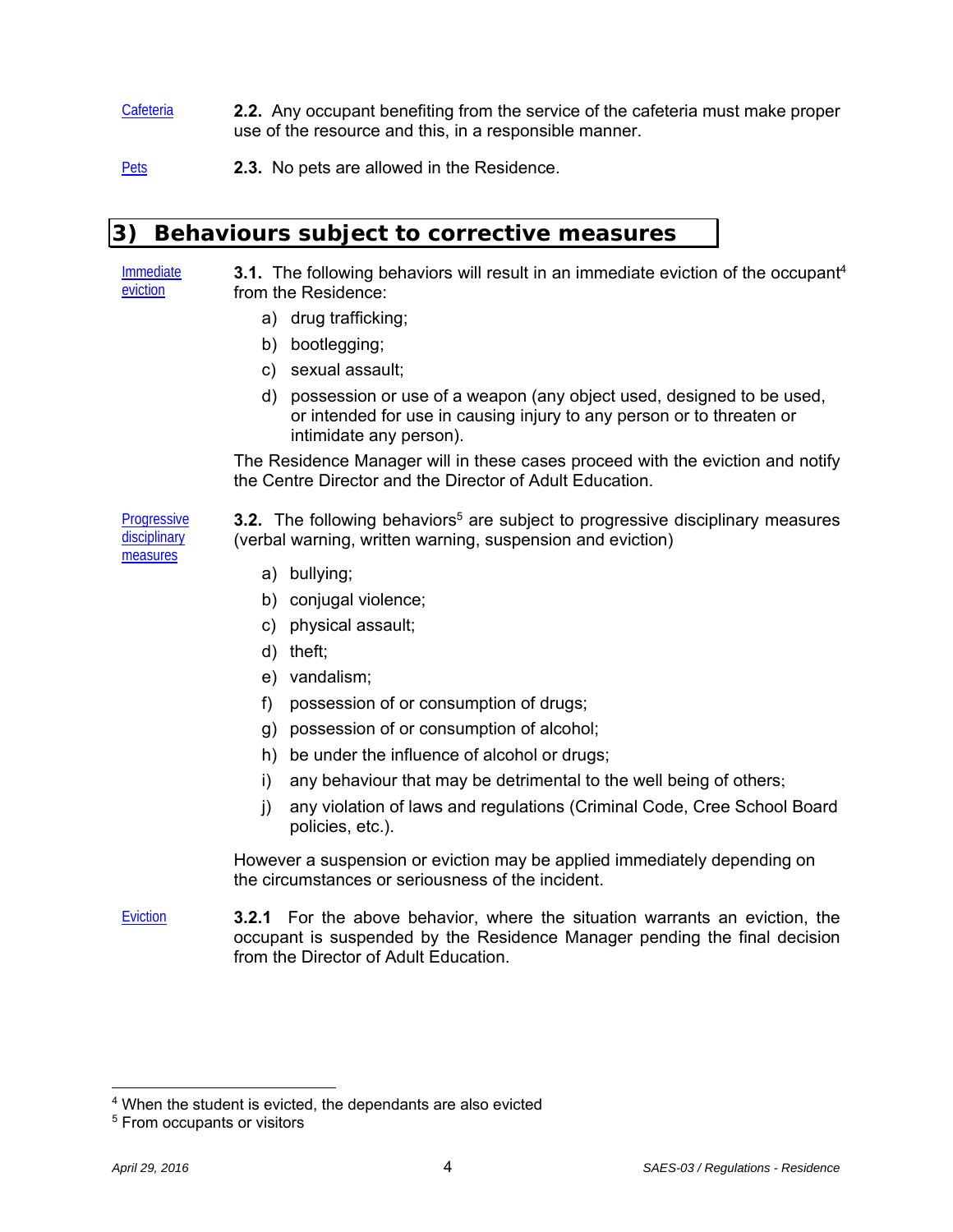Duration / eviction

- **3.3.** The duration of an eviction of an occupant from the Residence is:
	- a) at least 6 months for an automatic eviction;
	- b) a period determined by the Director of Adult Education for any other reason for an eviction.

After such period, the person who was evicted who wishes to return in the Residence must address a written request justifying his return to the Director of Adult Education. The request must demonstrate that the behavior or reason for eviction will not recur.

Damages / financial responsibility **3.4.** In addition to the above, occupants may be held financially responsible for any damages caused to their rooms and furniture, other than the normal wear and tear including any other School Board property.

### **4) Other provisions**

Visitors **4.1.** The student's spouse and children are allowed to visit the student with occasional overnight stays. Any other visitor will be required to leave the residence by 10 pm. on evenings preceeding school days and by midnight for other evenings.

Visitors and all other non occupants do not have access to the SRVTC cafeteria.

All visitors must be of legal age, otherwise accompaniment of a parent (visitor's parent or parent of the child being visited) is mandatory.

Obligation to inform the residence manager **4.2.** The student must inform the Residence Manager when he cannot attend classes and remains in the residence. The student must also inform the Manager when he leaves the residence for more than 2 days.

- Insurance **4.3.** Occupants are responsible for obtaining, at their own expense, sufficient insurance to cover their personal effects. The Board is not responsible for any loss or damages.
- Application of the Code of conduct **4.4.** Any measures or sanctions taken according to the Code of conduct applicable to students enrolled in programs and courses offered by Sabtuan Adult Education Services (SAES-02) may also be considered in the application of the present regulations. Any corrective measures taken for an SRVTC student according to the Code, will therefore be considered in dealing with the student situation.